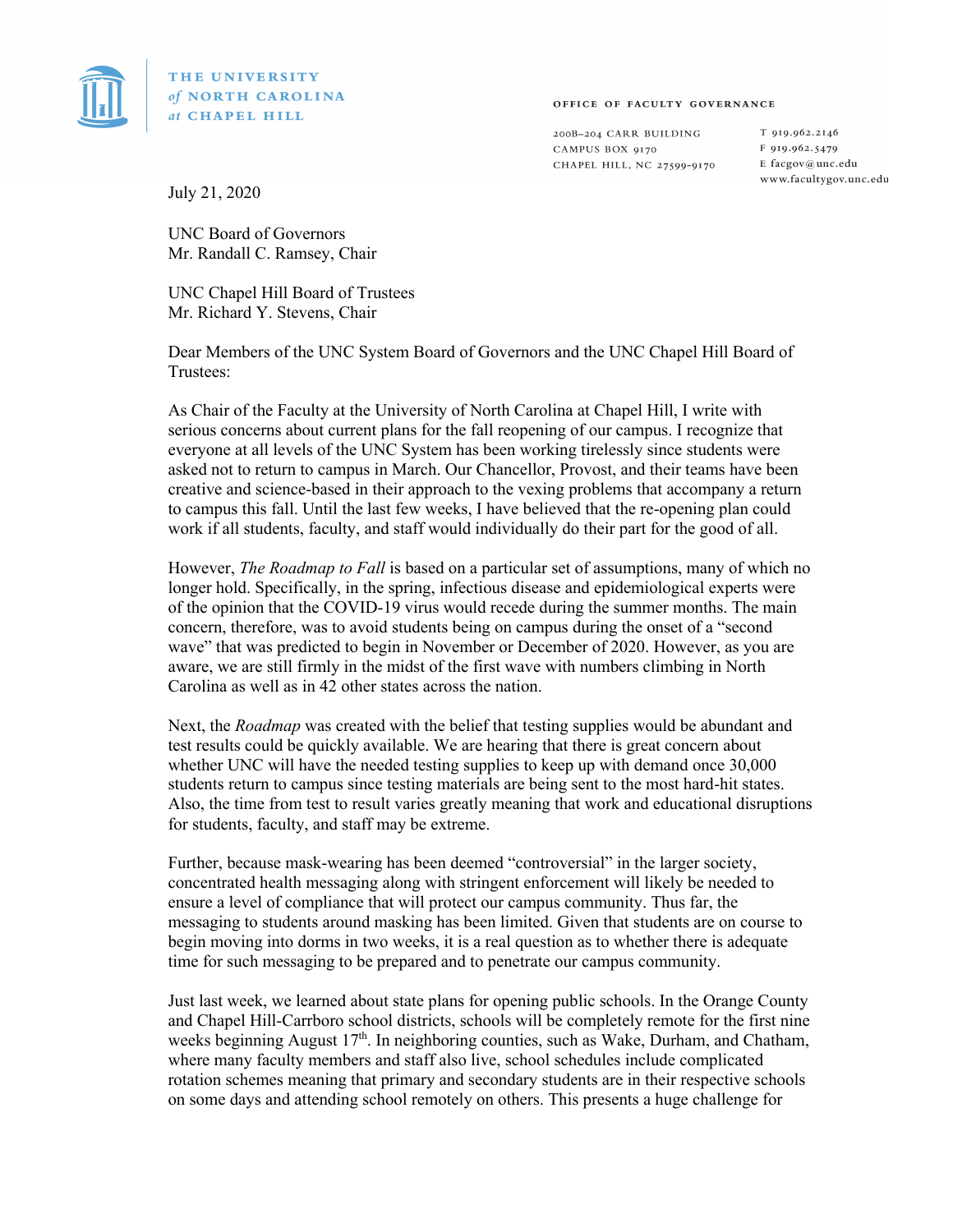faculty and staff members who are parents who will be attempting to navigate their children's education and child-care needs while trying to teach on campus.

We have also learned, through media reports, that many housekeepers on our campus and other system campuses do not believe they have the needed Personal Protective Equipment, training, or staff levels to take care of students in "quarantine dorms" or provide other services that may put them at higher risk of infection. Given that many housekeepers come from communities that are particularly hard hit by this virus, faculty are concerned that we are not living up to our stated principles regarding equity, inclusion, and anti-racism if we allow this situation to persist.

Taken together, these circumstances create an extraordinarily stressful reality for faculty, graduate student teachers, and staff. Many members of our community have been planning for a return to the classroom because they have been working off the same assumptions upon which the *Roadmap* was built. Now that those assumptions don't hold, they are questioning their ability to teach to the standards of our institution and the very high standards to which they hold themselves while juggling competing priorities and, in the context of an infection risk that has not abated. I recognize that not every person who is infected will have a bad outcome from this virus. But the virus is capricious and there is no way to know who will have a better or worse experience. Taken together the belief that we can safely return to campus together with 30,000 students is quickly eroding.

In the midst of these concerns came the breaking news on Friday that chancellors across the system were being asked to plan for a series of extreme budget scenarios. Everyone on our campus wants to do the work we love and upon which our state has always placed high value. Many of us have committed ourselves to teaching in person because we believe to do so is best for students, particularly those from more vulnerable communities, and also because we do not want to see anyone who works on our campus lose their livelihood. We are willing to do our part. But at this point, I believe that our University and perhaps the entire UNC system is being asked to turn straw into gold. Even our best UNC scientists cannot do that. In contrast, the federal government has resources to support public higher education should it choose to act and do so. Our state likewise has a significant "rainy day fund" that could be used to support public institutions of higher education through this crisis. If this pandemic does not meet the definition of a rainy day, I do not know what does.

Please know that I believe everyone involved is acting in good faith and is examining this difficult situation from every angle. The institutions of the UNC system vary widely in the size of the student body and degree of residential living. In addition, different parts of the state have different levels of viral spread. These differences speak to a need for local control and flexibility. UNC-Chapel Hill is looking at bringing 30,000 students from across the country onto our campus in two weeks while the virus continues to rage, testing supplies are becoming thin, and the normal routines of life are being upended. I am asking that you allow decision-making at the local level for our campus, so that our administrators, together with our local public health experts, can make the best decisions for our faculty, staff, and students. I also ask that you, as our Board of Trustees and Board of Governors, do your utmost to preserve the financial well-being of our institution, an institution that the state and,